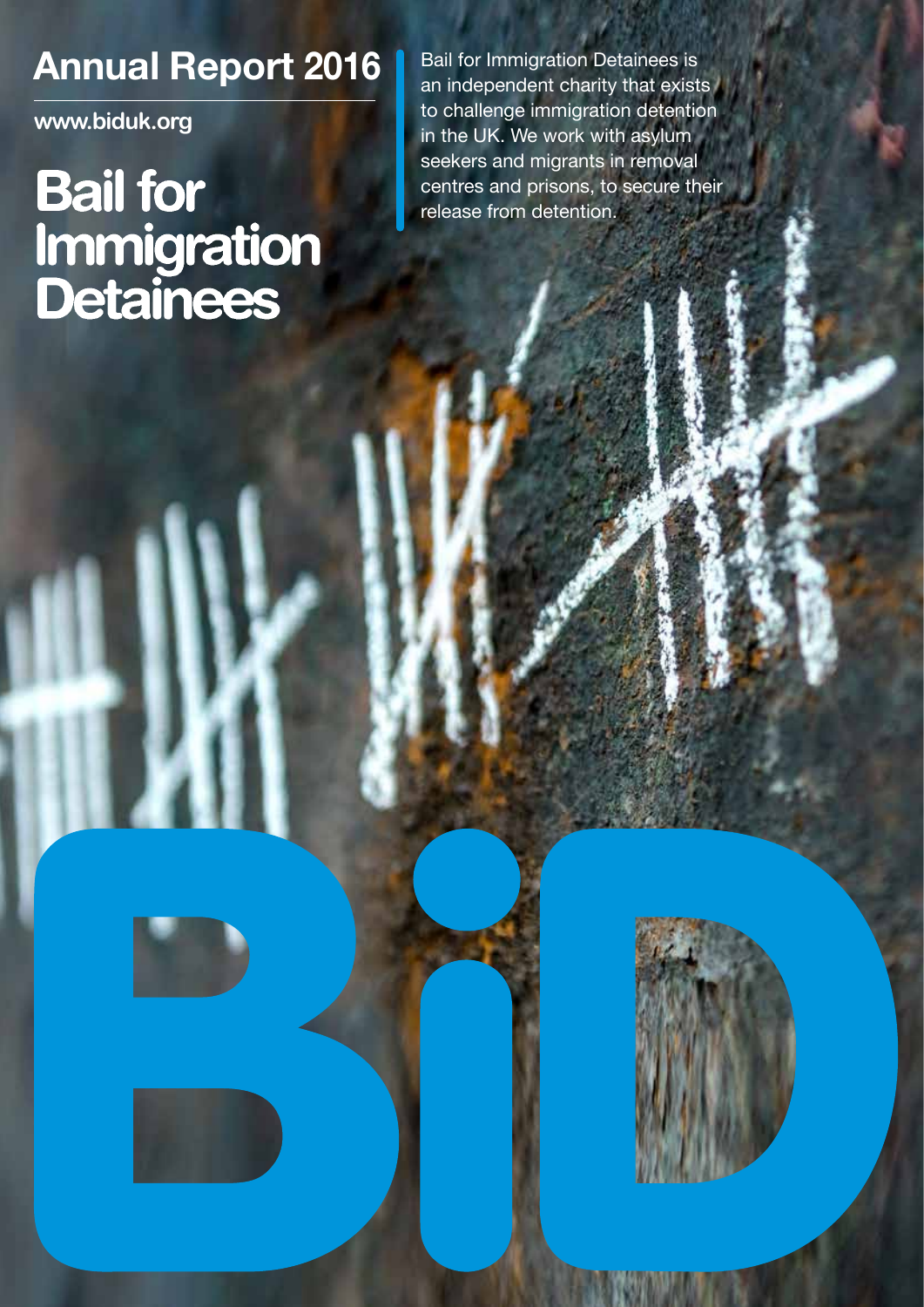*"…Based on what I have seen and heard for the past six months, my own conclusion is that the direction of travel [of the number of people detained] should be clearly downwards – both for reasons of welfare and to deliver better use of public money. If Ministers and their officials decide to follow the direction pointed by my report, I trust they will do so boldly and without delay."*

**Stephen Shaw – Review into the Welfare in Detention of Vulnerable Persons (January 2016)**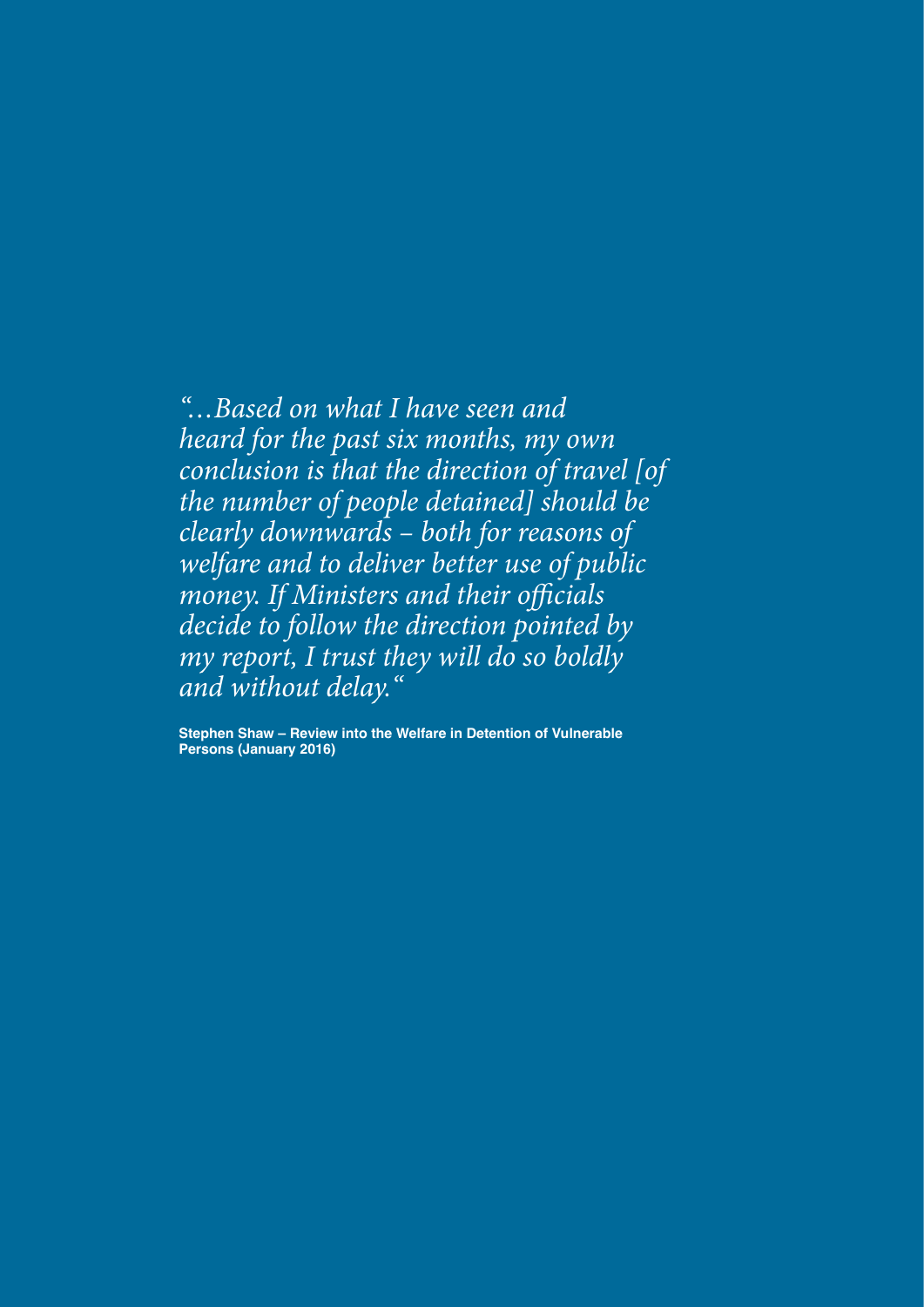### **Bail for Immigration Detainees**

#### **What is immigration detention?**

In the last year over 32,000 people entered immigration detention in the UK. Anyone subject to immigration control can be detained but detention is supposed to be used as a last resort, when all alternatives have been considered and rejected, pending removal or deportation and if there is evidence that the individual concerned may abscond. Because the decision to detain is not sanctioned by a court and is not time-limited, an individual can remain in detention until he or she applies for bail and is released. There is no automatic publicly-funded legal representation for bail and, until the Immigration Act 2016 was enacted, there were no automatic bail hearings. Once the provisions of the Act come into force, however, there will be automatic bail hearings after four months in detention.

#### **What does BID do?**

BID's vision is of a world free of immigration detention, where people are not deprived of their liberty for immigration purposes. We exist to challenge immigration detention in the UK through the provision of legal advice, information and representation alongside research, policy advocacy and strategic litigation.

#### **Specifically, we:**

- **Run a telephone helpline four mornings a week to deliver legal advice and information;**
- **Deliver legal advice sessions and workshops in detention centres and prisons;**
- **Prepare, update and disseminate self-help materials on detention and deportation so that detainees have the tools to represent themselves if they don't have a lawyer;**
- **Prepare court cases for release on bail and deportation appeals;**
- **Carry out research, gather evidence from casework, and prepare reports and briefings for civil servants and parliamentarians about different aspects of immigration detention;**
- **• Refer cases for unlawful detention actions;**
- **Act as a third party intervener, or provide evidence to the higher courts on detention policy and practice;**
- **Raise awareness of immigration detention with the wider public.**



#### **Immigration lawyer:**

*"Many thanks once again. BID is such an invaluable resource for clients and their lawyers alike."*

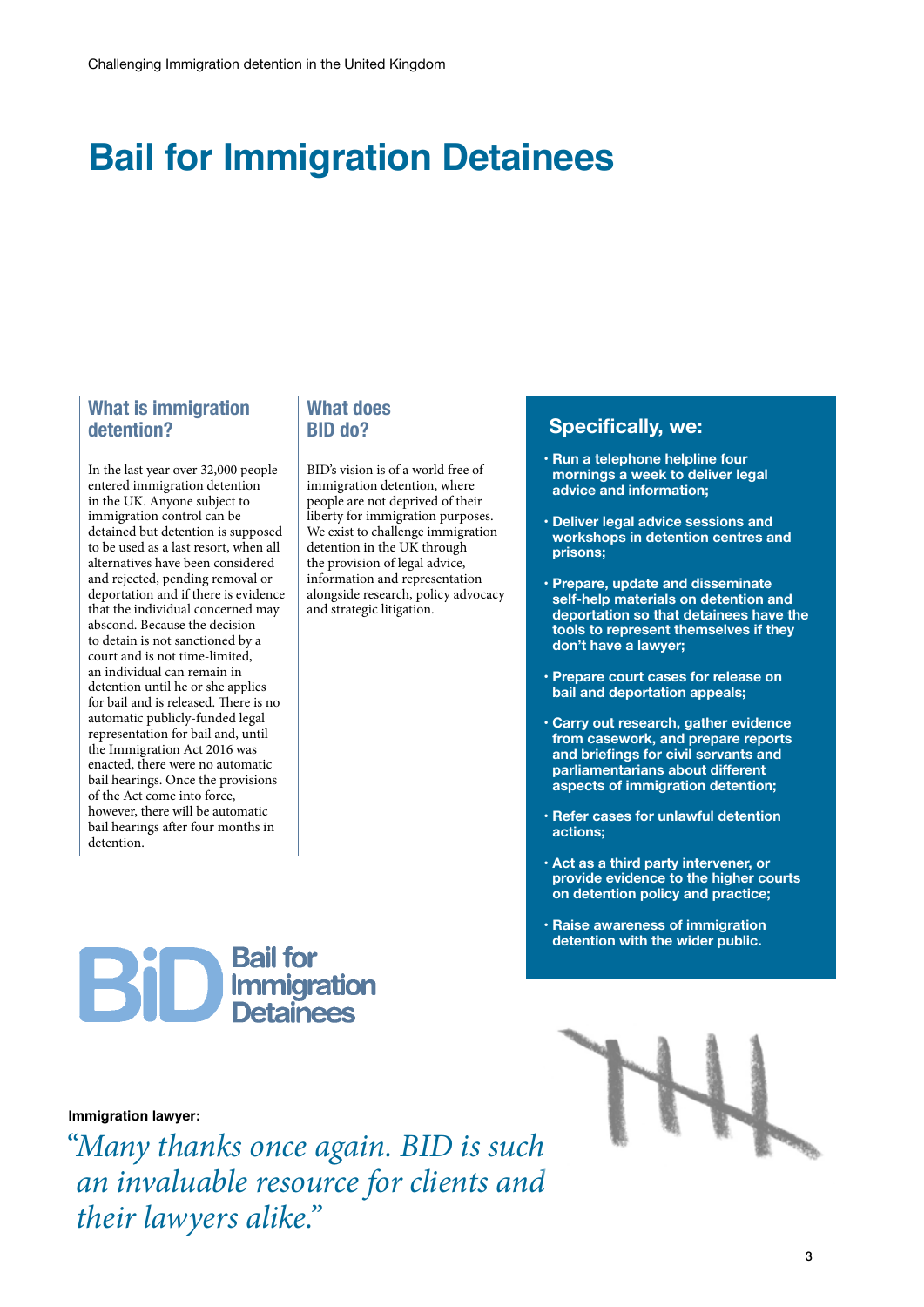### **Chair's Report**

*"Care for those with severe mental health needs was generally good, but it was concerning that people with such severe illnesses were in immigration detention at all, especially as some spent long periods in the separation unit."* 

**Unannounced inspection of Colnbrook Immigration Removal Centre by HM Chief Inspector of Prisons, May 2016**

The last year has seen internal and external changes and challenges. We moved from Toynbee Hall (in which we rented offices) after the buildings were sold. We secured new offices near Finsbury Park and moved at the beginning of the financial year. Although more costly than our offices in Toynbee Hall, they were nonetheless much cheaper than anything else we had been able to find. We had made provision for the expenditure involved in the move, and set aside a portion of reserves for that purpose, but the eventual cost was higher than anticipated. Following the move, we unfortunately suffered a series of practical problems with our telephone system and internet connection which made the first two months a testing time. We are now very pleased with our new premises which provide a much better working environment for staff. We had a significant turnover of staff, with four staff members leaving and four joining at various points in the year. We are very grateful to those who have left us for their valued contributions to BID's achievements and we are delighted to welcome the newcomers.

Externally, there were positive developments as well as challenges to face. The parliamentary inquiry into immigration detention from the previous year had strongly recommended time limits and judicial oversight for immigration detention, and had increased awareness and concern about immigration detention beyond our immediate constituency. Similarly, Stephen Shaw (former Prisons and Probation Ombudsman)'s inquiry into vulnerable people in detention, commissioned by the Home Office, provided a set of uncompromising recommendations, including

ending the detention of the mentally ill and pregnant women, which BID and others in the sector have been advocating for many years. On the legislative front, less than two years from the promulgation of the Immigration Act 2014, the government passed the Immigration Act 2016. In the words of the Home Office, the Act aimed to create a `hostile environment' for `illegal immigrants' and both this Act and its predecessor, have succeeded in doing so. BID worked with other organisations in the sector during the passage of the Act to produce briefings for parliamentarians, attend meetings and contribute to drafting amendments. This collaborative work led to a key compromise amendment, now enacted, that has established the principle of automatic judicial oversight through mandatory bail hearings every four months. As automatic bail hearings have been one of the key safeguards for which BID has argued for a number of years, this represents a major achievement and breakthrough in our aim to end arbitrary immigration detention.

The last year has also seen an increase in hostility towards immigrants, as well as an outpouring of sympathy for those making the dangerous journey to Europe. This makes securing support for BID's work a challenge, as many people unfamiliar with immigration detention perceive it to be a criminal sanction. Our traditional funding support has come from trusts and foundations and this is proving difficult to sustain, as many of our long-standing supporters either change their funding priorities, or seek to support new organisations or projects. In response to this challenge,

the trustees commissioned a consultant to develop a fundraising strategy, subsequent to which the recruitment of a fundraiser was approved. The new postholder's role would be to raise money from individual giving and challenge events. Our new fundraiser took up her post in April of this year.

Despite this, raising the income needed to carry out our work remains our greatest challenge. We are hopeful that we will be able to secure new support for BID's work for the upcoming year and beyond.

In the report that follows you can read about BID's impressive achievements. I am very proud to be associated with such a high-achieving organisation supporting one of the most marginalised groups in the UK. None of the achievements would be possible without the efforts and wholehearted commitment of our staff, amazing volunteers and trustees. To all of you I extend my heartfelt thanks.

**Liz Barratt, Chair**

*"Our continuing concerns about prolonged detention led us to recommend that detention should be time limited."*

**HM Chief Inspector of Prisons for England and Wales, Annual Report 2015-16**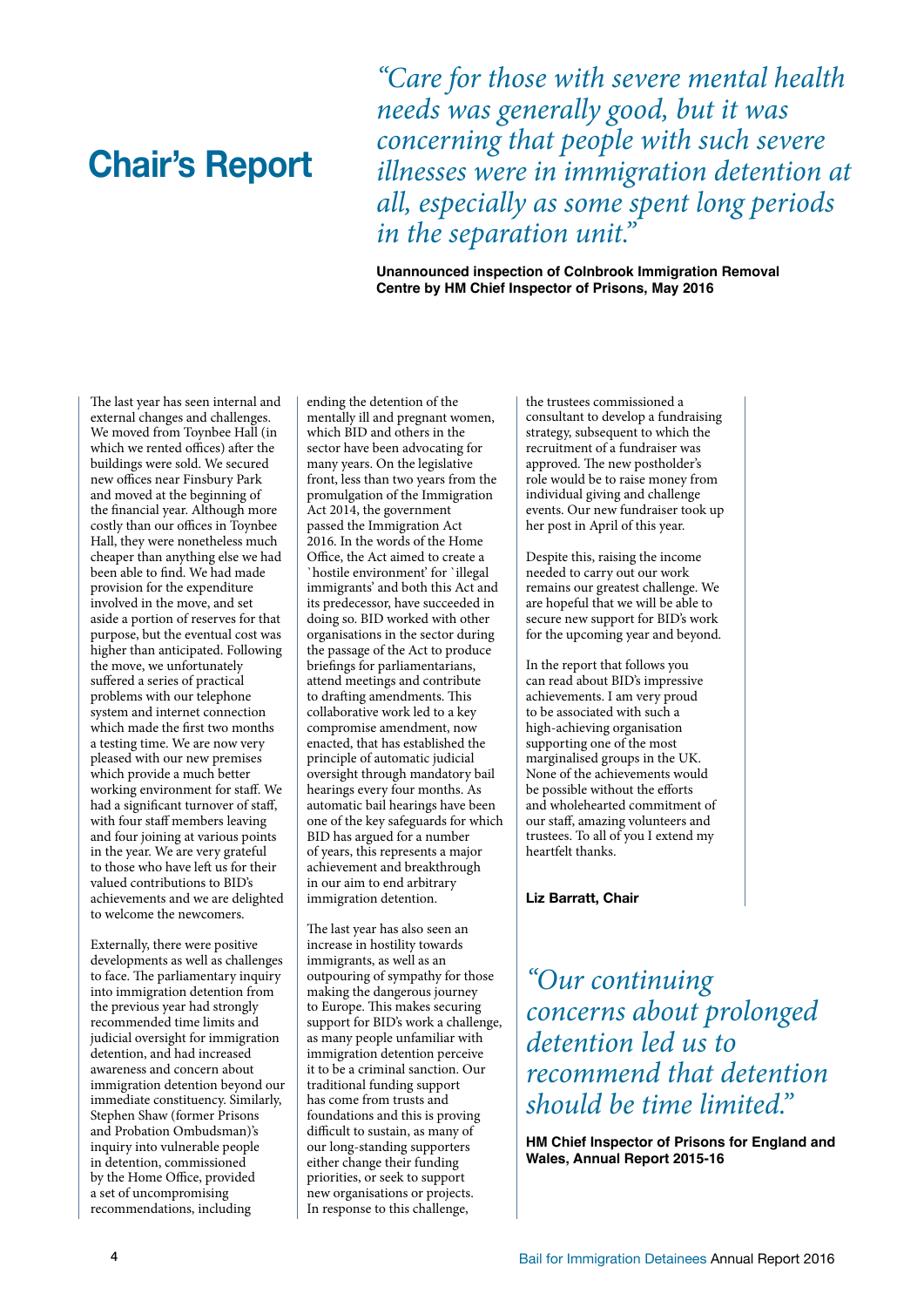### **Director's report**

The last year was dominated by the passage of the latest Immigration Bill which was enacted during the year. It also ushered in the new system of `certifying' deportation appeals, leaving those facing deportation with the prospect of conducting their appeals once they had been deported. On a daily basis I am reminded of how, in the absence of properly funded, legally-aided, representation, it is entirely down to luck as to whether someone is able to find themselves a legal representative, or, for that matter any advice. The right to liberty, the right to a family and private life are rights that should be upheld and legal representation to assert those rights should never be left to chance.

A chance appointment at a BID legal outreach session in a detention centre or prison can determine whether or not someone will get the support they need to apply for release or to build a strong legal case to remain in the UK with their family. The random nature of this is deeply troubling. Clients that we have helped get released from detention have included: an individual who has spent several periods in detention totalling five out of his seven years in the UK, despite being unremovable; asylum seekers who passed through other European countries first and are being detained pending removal to that country, despite being severely traumatised by their previous experiences; and parents who have anticipated their reunion with their much-loved children at the end of a prison sentence only to be faced with their continued detention in prison pending deportation (and no legal advice). In our experience, detention continues to be consistently used as a first resort rather than a last resort.

In the last year alone, we assisted 123 people with their deportation matters, and witnessed at firsthand the effect of living under the threat of long-term separation from their loved ones - acute stress and anguish for the families and a deeply damaging effect on their well-being. Those lucky enough to be represented by BID are people who, without BID's help, would now almost certainly be living thousands of miles away with no job, housing, or family, only able to communicate with their loved ones through Skype.

Despite the desperately difficult context for our clients, BID staff and volunteers continued to do what they do best – providing as much advice to as many people as possible through the helpline, the advice sessions, and by preparing cases for representation. Once again, more than 3,500 people were provided with assistance and we had a 58% success rate in our represented cases.

As an organisation we are as much about achieving change as we are helping people individually and sometimes this can seem like a very long and unrewarding process. But just occasionally things happen that demonstrate the power of long-term, consistent pressure. One example in the last year was the judgment in the 'Section 4' case – described in the following pages under `strategic litigation'. We have long been concerned about the lengthy delays in the Home Office provision of accommodation addresses for detainees to be released to. A detainee affected by these delays is unable to apply for release from detention. The judge ruled that the system must be changed to make it more efficient and speedier. And in a second example, the new Immigration

Act 2016 (again, described below) contains a provision for automatic bail hearings after four months' detention. This is certainly a step in the right direction and effectively the first time there will be a safeguard against prolonged detention, at least in principle.

Funding is proving very difficult to secure and we are hoping that we will be able to persuade new donors to support us. This has involved a concerted effort to identify and approach new sources of funding. A new fundraising post has been created on the staff team in a bid to enhance our future financial stability but lack of funding is the main concern dominating BID's future.

We call on all of you who support us to help safeguard our future in whatever way you can: become a member, join our fundraising events, tell us about sources of funding we may not know about, make a donation. Whatever you can do to help – we appreciate it! I'd like to finish by thanking everyone involved in helping BID carry out the vital work it does – staff, volunteers, trustees, donors we are a team and we achieve what we achieve together – thank you!

#### **Celia Clarke, Director**



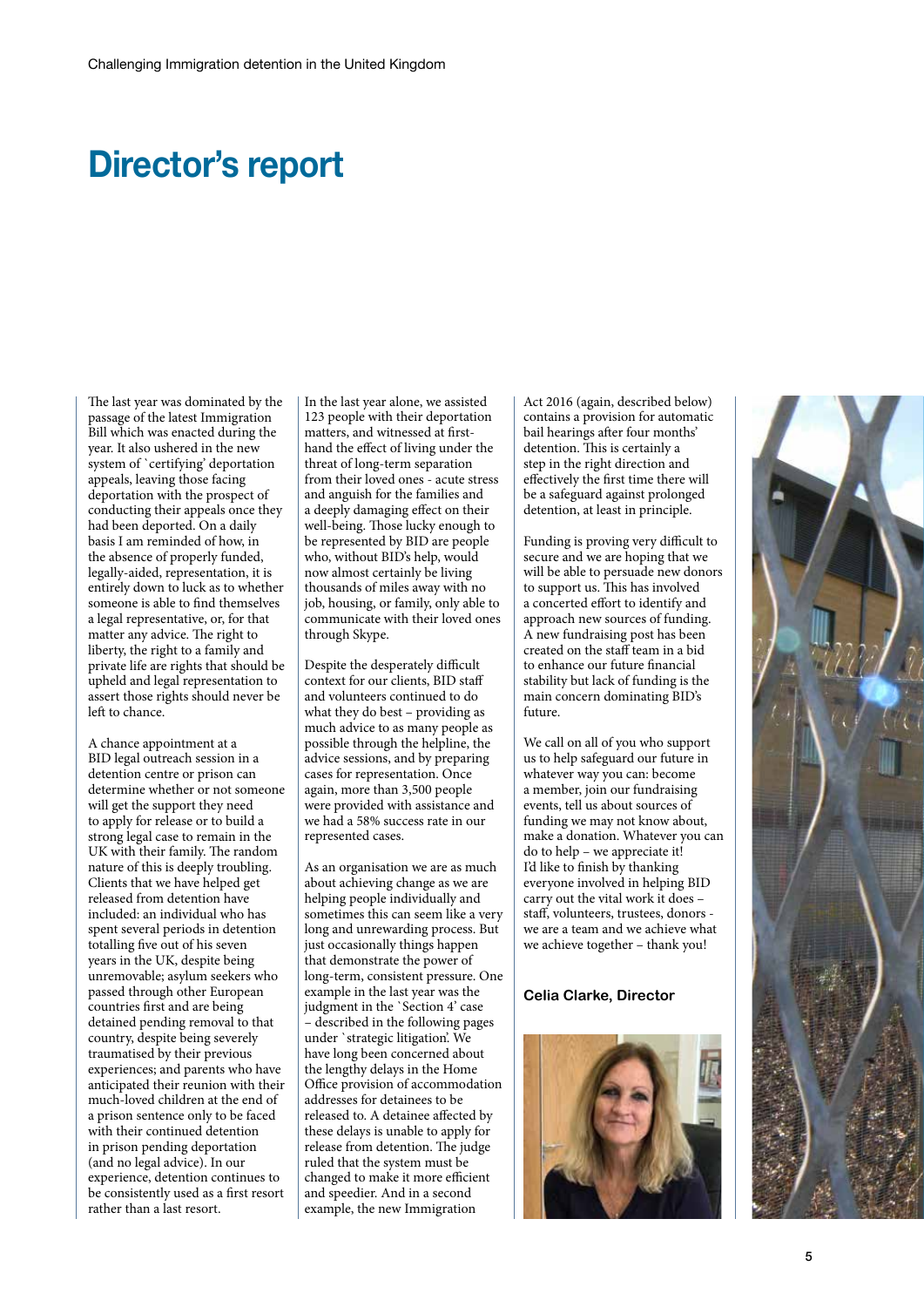### **Bail casework and outreach**

*"I give this warning: if the detention centres are not closed, there will be more self-harming and more suicides… This is no way to treat our fellow human beings. We have to find another way. Yes, let us accept the recommendations today, but in the long run let us close these establishments, which have so significantly failed to respect the human rights of those detained."* 

**John McDonnell MP – Parliament, debate on APPG Inquiry into the use of Immigration Detention in the UK (September 2015)**

#### **Bail casework and outreach**

During the year we supported a total of 3,574 people who needed legal advice and representation about immigration detention. We were able to prepare 264 bail applications, of which 182 were actually heard in court. Of those, 106 were successful and our clients released. This is a 58% success rate, another increase from the year before. Overall, a total of 449 people were released from detention having received some support from BID.

We also increased the number of legal advice sessions we delivered. These increased from 94 at the end of 2015 to 122 at the end of 2016 – the equivalent of more than two a week over the course of the year. We reached eight detention centres and seven prisons, and a total of 1,550 people attended our advice sessions.

We are accredited by the Office of the Immigration Services Commissioner (OISC), who commented: *"The breadth of the work involving immigration law, public law and client care for vulnerable clients is something you would find in very few fields of law."*  and *"The case files reviewed showed a quality of representation and casework which was excellent to see and a dedication to the client which could not be faulted."*

#### **CASE STUDY**

**`A' came to the UK over 10 years ago from Gambia on a valid partner visa to join her husband. She was subsequently sexually and physically abused by her husband. She contracted HIV. Her husband told her she would have to work as a prostitute to pay off the debt he had incurred in bringing her over. She refused and fled. She became street homeless and committed a number of criminal offences as a result. She was then detained following her prison sentence.**

**When BID took over her case, she had been in immigration detention for 16 months. We referred her to the Salvation Army as we were concerned that she was a trafficking victim. They referred her into the National Referral Mechanism and they found there to be reasonable grounds to believe that she was. She now has a solicitor dealing with her substantive immigration case. She had also been waiting for a Section 4 address for over five months and we challenged this delay and the address was granted. She was released from detention following a grant of bail at the first hearing.** 

**Without BID's involvement, this client is likely to have remained in detention for a lengthy period before being returned to the Gambia as an unrecognised victim of trafficking facing all the difficulties that someone in her situation would face. Instead, she was released from detention and now has a solicitor working on her case to try to assist her to remain in the UK. She has obtained her liberty and access to the justice that she deserves.** 

#### **Client**

*"Since I discovered BID, things have been going smoothly for me and today I am out of detention. Thank you so much for what you do. We feel lucky to have you. Long life to BID."*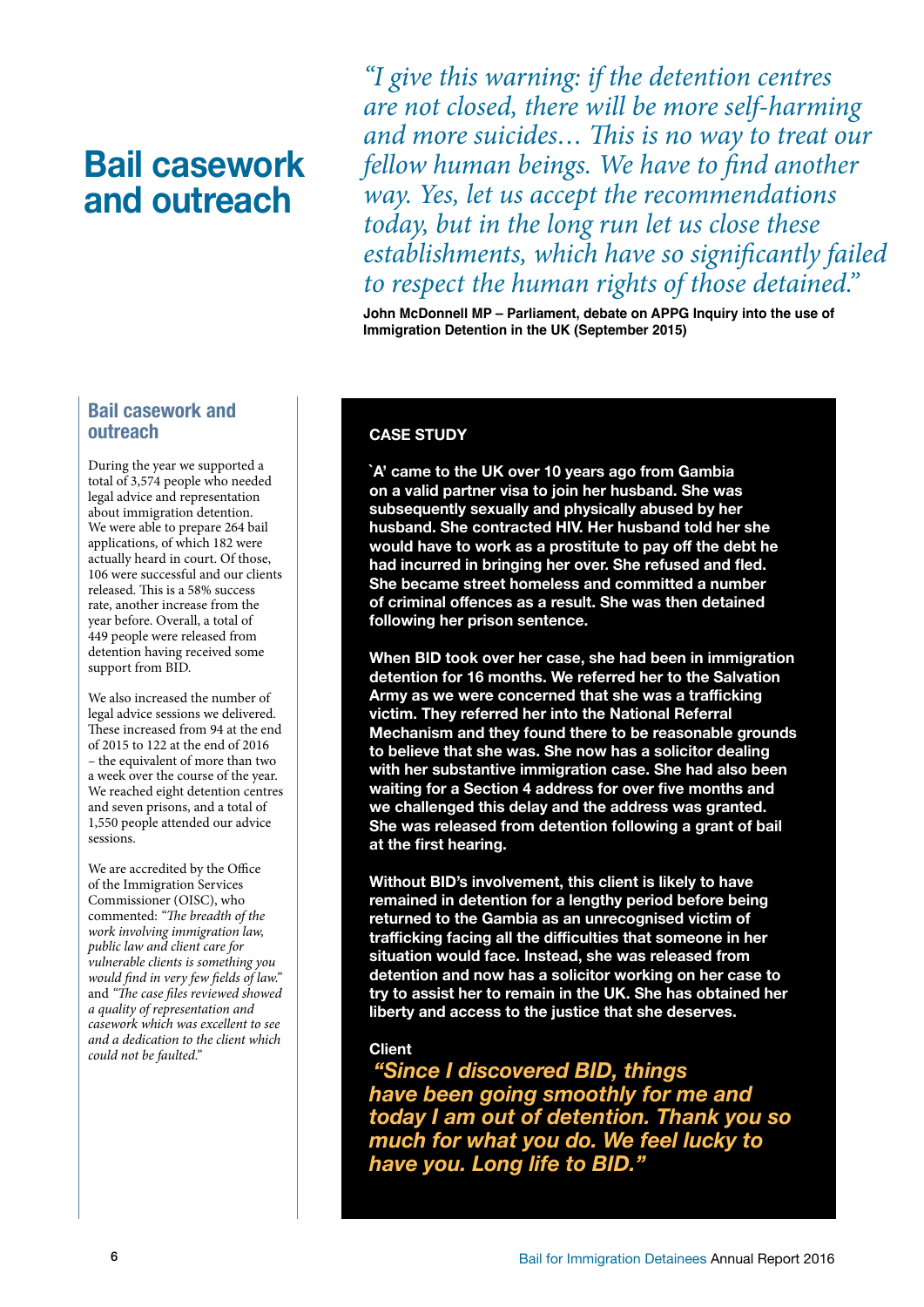#### **Feedback from clients**

Feedback from our legal advice sessions is extremely positive: 100% of respondents said the session had been either helpful (29%) or very helpful (71%); 96% said they understood all, or most, of the advice given; and 78% said the workshop had helped them understand the bail process a lot. Feedback from clients in prisons was similarly high with 100% expressing that the session had been either helpful (37%) or very helpful (63%). 63% of them found that it helped them understand the bail process `a lot'. Other free comments included: 'I am very impressed [by] BID especially their representatives. They were great with their great service.' and 'I got all information related to bail. It was excellent, great. Great job, keep it up. Thank you'

For our clients in prison who were represented, the feedback was that the preparation of their case was `excellent' (100%). Additional comments included: 'Everything you have done was perfect', 'From the beginning to the end, everything was fantastic, communication is awesome and the follow up is great'.

Our family clients expressed great satisfaction with the service provided, with 100% of clients saying that the service provided had been helpful (even if they were not released). 92% judged the standard of preparation of their case to be excellent. When asked, `What could have been done better with your bail application?', 75% answered `Nothing'. 92% said their understanding of bail had increased since being supported by BID, and 100% of clients said that working with BID and being active in challenging their detention had helped them personally.

# **Prisons' project** ,,,,,,,,,,,,,,,,,

The prisons' team supported a total of 507 people during the year, with a combination of legal advice sessions in prisons along with representation. 15 legal advice sessions were held in HMP Huntercombe, HMP Brixton, HMP Holloway, HMP Bronzefield, HMP Pentonville , HMP Belmarsh and HMP Isis. A total of 212 clients were given advice at these sessions. There is no immigration advice in prisons for former prisoners who are being held under immigration powers. For this reason, and because of BID's excellent reputation, the prisons' project has seen a huge increase in the number of clients. Within the client group there has been a significant increase in the number of women assisted by the project. Many are EU nationals with low-level offending and limited English who, without BID's support would be removed from the UK having had no access to legal advice and representation. A number of clients who received support from us have been subsequently found to be victims of trafficking.

#### **CASE STUDY**

**X was detained following the completion of her criminal sentence despite suffering from serious mental illness and repeated suicide attempts. The Home Office deemed it appropriate to maintain her detention despite her ill-health and the fact that her children were in the care of their grandmother who also suffers from serious ill-health. The impact of X's continued detention on the children was profound, with each child displaying erratic behaviour including self-harming and bed- wetting. BID successfully applied for bail and managed to refer X to solicitors who submitted a fresh asylum application. Had it not been for BID's visit to the prison, X would not have received advice and representation. It is highly likely that she would have been deported without her children despite the ongoing fear she has for her safety as well as her ongoing health problems. As a result of BID's support, however, X has slowly started to rebuild her life and challenge the decision to deport her without her children.**

#### **Family member of a client**

*"A big thank you to you and your team from me and the family. Thank you so much, the girls were thrilled to see their Daddy."*

#### **Client in prison**

*"Nobody listened to me until I spoke to BID. Thank you for your help. I have now put in a bail application and have been told I will be transferred to an immigration removal centre."*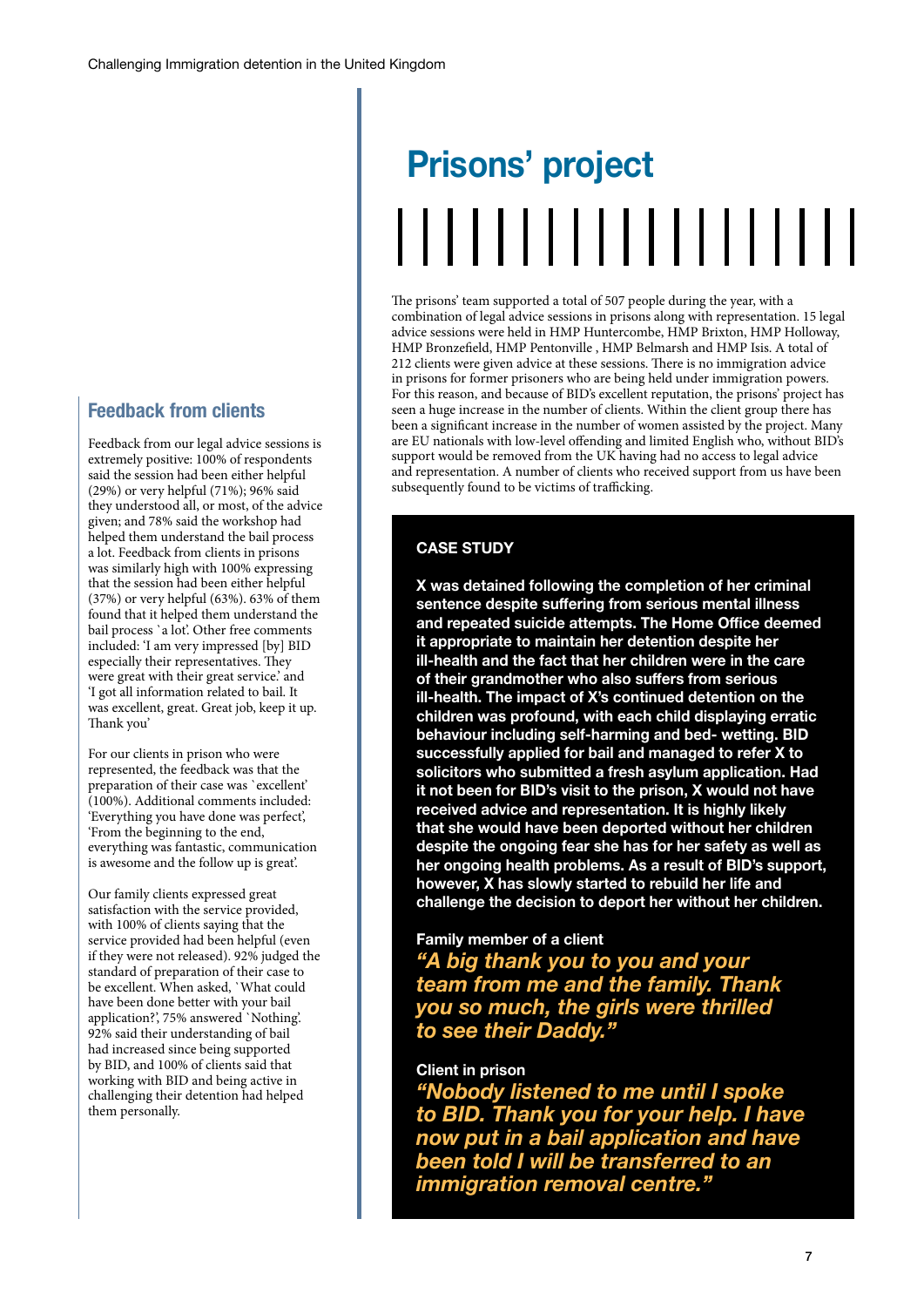### **Separated families' project**

The separated families' project provides legal advice and representation to parents separated from their children by detention. We do not believe it is acceptable to separate families for the purpose of immigration control.

The family team assisted 137 parents with 283 children during the year. The project also began to take on deportation cases towards the end of the year. Seven clients were supported with their deportation matters, and three hearings listed. In one case, the Home Office withdrew its decision to deport which meant that the client could stay here with his family. One client is now subject to an out-of-country appeal which, even with BID's assistance, will be challenging.

 *"…the UK should introduce into law and practice, at least, a maximum time limit applicable to migrant detention, as well as a system of an automatic, regular judicial review."* 

**Nils Muižnieks, Council of Europe Commissioner for Human Rights - Memorandum on the human rights of asylum seekers and immigrants in the United Kingdom (March 2016)**

#### **CASE STUDY**

**John has now been living in the UK for nearly 10 years. He came here to claim asylum from a war-torn African country. However, on claiming asylum he was arrested, detained and subsequently convicted of a false document offence because he had to use a false passport to get into the UK. The 1951 Refugee Convention stipulates that people claiming asylum who need to use false documents to flee persecution should not be prosecuted for doing so. Nevertheless the criminal court sentenced John to just under 12 months and recommended deportation at the end of his sentence. John's asylum application was refused while he was in prison, mainly because it was almost impossible for John to get evidence to support his asylum application from prison and he had very little legal advice during this time. John has been fighting his case ever since but with a lack of legal aid and legal representation he has struggled to win.** 

**John cannot currently be deported to his country of origin because he does not have a passport and the country he is from is not willing to provide one. In the 10 years he has been here he has had a family and now has two children aged five and six. He has been unable to work and provide for his children as the Home Office do not normally allow failed asylum seekers to work even if they can't go back to their country of origin.**

**John was detained in December 2015 because he was caught stealing a Christmas present for his children. The police decided not to press charges. However, the Home Office decided to detain him in an Immigration Removal Centre anyway.**

**He was detained for five months. His children were devastated by his detention and a teacher at their school wrote a letter to the Home Office to explain how their behaviour had changed and how sad they had become.** 

**BID represented John in his bail application and he was released. John needed help with challenging his deportation, but there is no longer any legal aid for this. BID has continued to help him by taking on his deportation case to try and stop him being deported and separated from his children.**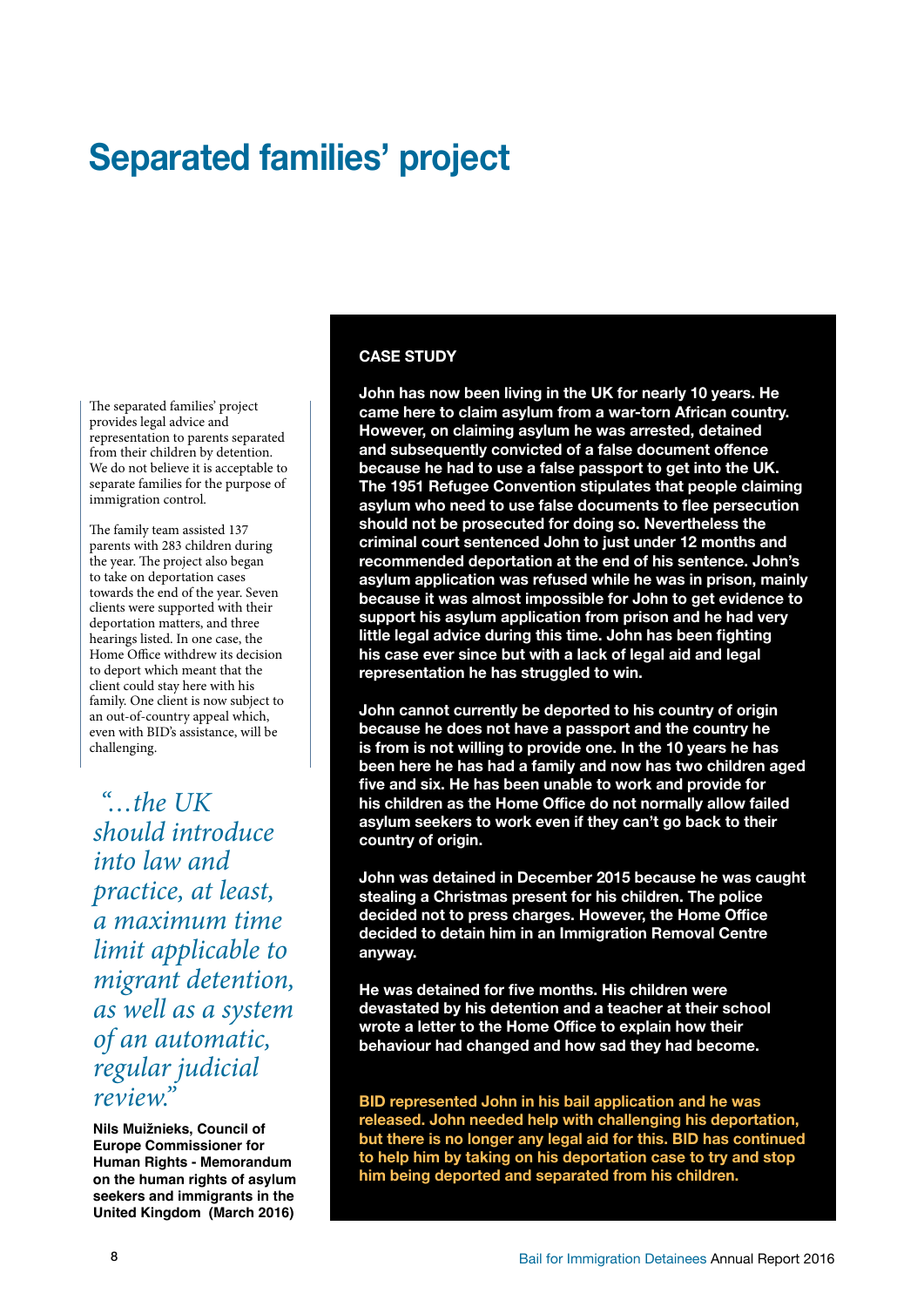### **Article 8 & Deportation Advice Project (ADAP)**

Following the legal aid cuts in 2013, BID and the University of Law established the project to provide legal advice and representation to long-term UK residents in detention facing automatic deportation following a prison sentence, regardless of the length of time they'd lived in the UK or their family life. Many of our clients are held in prison under immigration powers following completion of their sentence.

In the last year, the project supported 123 clients. Everyone who is referred to the project receives a full assessment of their case to establish whether or not it can be taken on. If it can't, the client receives an advice letter which explains why not, and advising of next steps.

The project deploys the same approach as with BID's bail work: a combination of legal advice, production and dissemination of self-help materials, and representation of the most vulnerable and compelling cases. Twelve appeals were heard. Of those, five were successful. Of the remainder, one was refused and the rest are awaiting hearings. The Home Office still seems to be appealing every appeal that they lose.

The project has produced eight factsheets on deportation which are available on the BID website: *Deportation Appeals: An overview*; *Deportation of EU nationals*; *EEA nationals' length of residence*; *Representing yourself in the FTT in an Article 8 deportation appeal*; *Certification of a human rights claim*; *Preparing your Article 8 deportation appeal*; *Fees for Deportation Appeals*; and *Applying for Exceptional Case Funding*.

#### **Feedback from prisoners on self-help materials:**

*"A comprehensive and well-explained document; structure and setout is user-friendly and the Q&A approach is ingenious" "The BID Packs for Bail were invaluable and recherché and so are these Factsheets"*

#### **CASE STUDY**

**T is in a long term relationship with a British citizen. They have three minor British citizen children together. One of the children has autism with very high care and supervision needs. T lives with his partner and children and is their joint primary carer. The family has no support network to turn to for assistance and T and his partner are wholly reliant on each other both to parent their children and for emotional support.** 

**T was served with a Decision to Deport. The decision was `certified' under S.94B which meant that he was denied an appeal from within the UK. BID made representations to the Home Office for withdrawal of the certificate on the grounds that his removal from the UK for the duration of the appeal period would be seriously detrimental to the best interests of the children. However, the Home Office rejected all representations. Following a threat of judicial review, however, they agreed to reconsider. Six months later, the Home Office agreed to withdraw the Certificate which means that T can appeal his deportation from the UK. He was exempted from the fee for the appeal only after two written requests by BID. We have now instructed an Independent Social Worker with experience of working with autistic children to produce a report to assist the First-tier Tribunal in assessing the best interests of the children in determining the deportation appeal.** 

**Without representation from ADAP it is very likely that T would have been removed and required to exercise his appeal right from abroad, leaving his partner as the sole carer of three children. He would have faced the daunting task of preparing his appeal in a strange country, which would have meant providing his own technical equipment to enable him to participate in his own hearing. In addition to this, he would have been unable to afford to obtain expert evidence of the impact of deportation on the welfare of the children, all of which would considerably reduce his prospects of success at appeal resulting in long term separation from his partner and children.**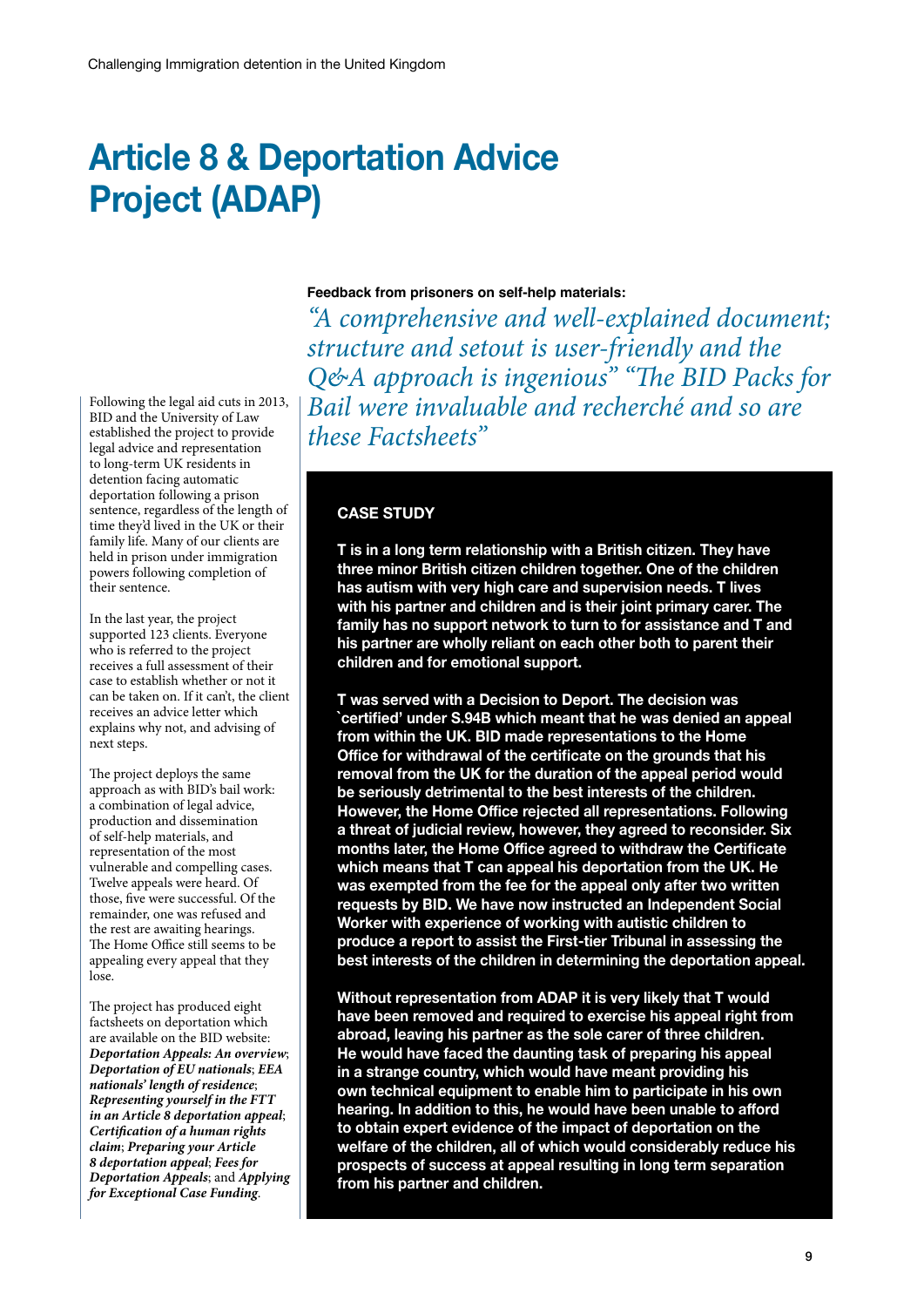### **Strategic litigation**

We continued our strategy of referring cases for judicial review alongside acting as interveners or providing witness statements for other cases when invited by solicitors. We have been involved in the following cases in the past year:

**B (Algeria):** We have applied to intervene before the Supreme Court in this important case. BID is concerned with the central question as to whether or not it is lawful to place restrictions on a person's freedom in circumstances where their detention would be unlawful. This issue is particularly important as the new Immigration Act 2016 explicitly places all individuals who would normally be granted 'temporary admission' on to 'immigration bail', even in circumstances where their detention would be unlawful.

**O:** The Supreme Court decided this case in January. BID intervened jointly with Medical Justice (MJ). The court found that consideration of whether or not a person's medical condition can be 'satisfactorily managed' in detention must take into account whether or not such condition could be improved outside detention rather than simply contained or maintained in detention without deterioration. One of BID's central submissions in this case related to a Court of Appeal decision in the case of *(Francis) v SSHD (Bail for Immigration Detainees intervening) [2014] EWCA Civ 718, [2015] 1 WLR 567*. The Supreme Court disagreed with the finding in Francis that individuals with recommendations for deportation were required to be detained by the SSHD. The court found that where such detention violated `Hardial Singh' principles that

protect against unlawful detention, nominal damages may not be sufficient. The decision is welcome as the reasoning in Francis had been increasingly used by the Home Office to argue in support of the automatic immigration detention of people served with automatic deportation orders under the 2007 UK Borders Act. The fact that the SSHD must justify and ensure detention is in line with her own policy whenever this is authorised by statute is a welcome outcome.

#### **Freedom of Information**

**Appeal:** This appeal arose from BID's work with immigration detainees who are detained pending issuance of documentation from their national authorities to enable their removal from the UK, and is relevant to establishing whether or not detention is unlawful. The Home Office's `Emergency Travel Document Country Reference Guide', which contains information about the process of, and timeframe for, obtaining travel documents from countries worldwide, had previously been released to BID following Freedom of Information requests submitted from 2010 onwards. In 2014, however, the Home Office redacted three columns from the guide, stating that disclosure could undermine the UK's relations with foreign governments and the UK's immigration controls. BID appealed to the Information Commissioner who found in favour of the Home Office.

BID's position was that, although the Home Office had previously refused disclosure of the ETD Guide for similar reasons in 2010, it had relented and disclosed in response to an appeal by BID, stating that "no evidence was identified that the release of

the earlier Travel Document Information Guide was prejudicial to either international relations or the operation of immigration controls'. On the day of the hearing, the Home Office agreed to provide full disclosure of the document except for minor redactions in relation to the entries on Cuba, Kuwait and Kuwaiti Bidoon only, so BID agreed to withdraw its appeal on this basis.

#### **JN v UK and Draga v UK:**

BID was granted permission to intervene by the European Court of Human Rights (ECrtHRs) in these two cases, with the intervention responding to a question put by the ECrtHRs to the appellants and the UK Government regarding whether or not the legal regime for immigrants in detention in the UK satisfies the requirements of Article 5(1) of the European Convention on Human Rights (ECHR).

While ECrtHRs found in favour of JN on the facts of his case, the court also concluded that there is no requirement for time limits or automatic judicial oversight to protect against a violation of Article 5(1).

#### **Section 4 delays in complex cases - Suthakar Sathanantham & Ors [2016] EWHC 1781 (Admin):** These

four applications heard by the Administrative Court sought to challenge the excessive delays in the Home Office's provision of Section 4 accommodation to detainees thus denying them access to justice. BID had applied to intervene and been refused, as our publication *'No place to go: Delays in the Home Office Provision of Section 4(1) (c) Accommodation'* had already been submitted as evidence by the appellants. However, we had collated further evidence on delays

*"Rule 35 reports were among the worst that we have seen, for example, giving wholly inadequate attention to the impact of rape and sexual violence."* 

**Section on 'Concerns about Yarls Wood', HM Chief Inspector of Prisons for England and Wales, Annual Report 2015-16**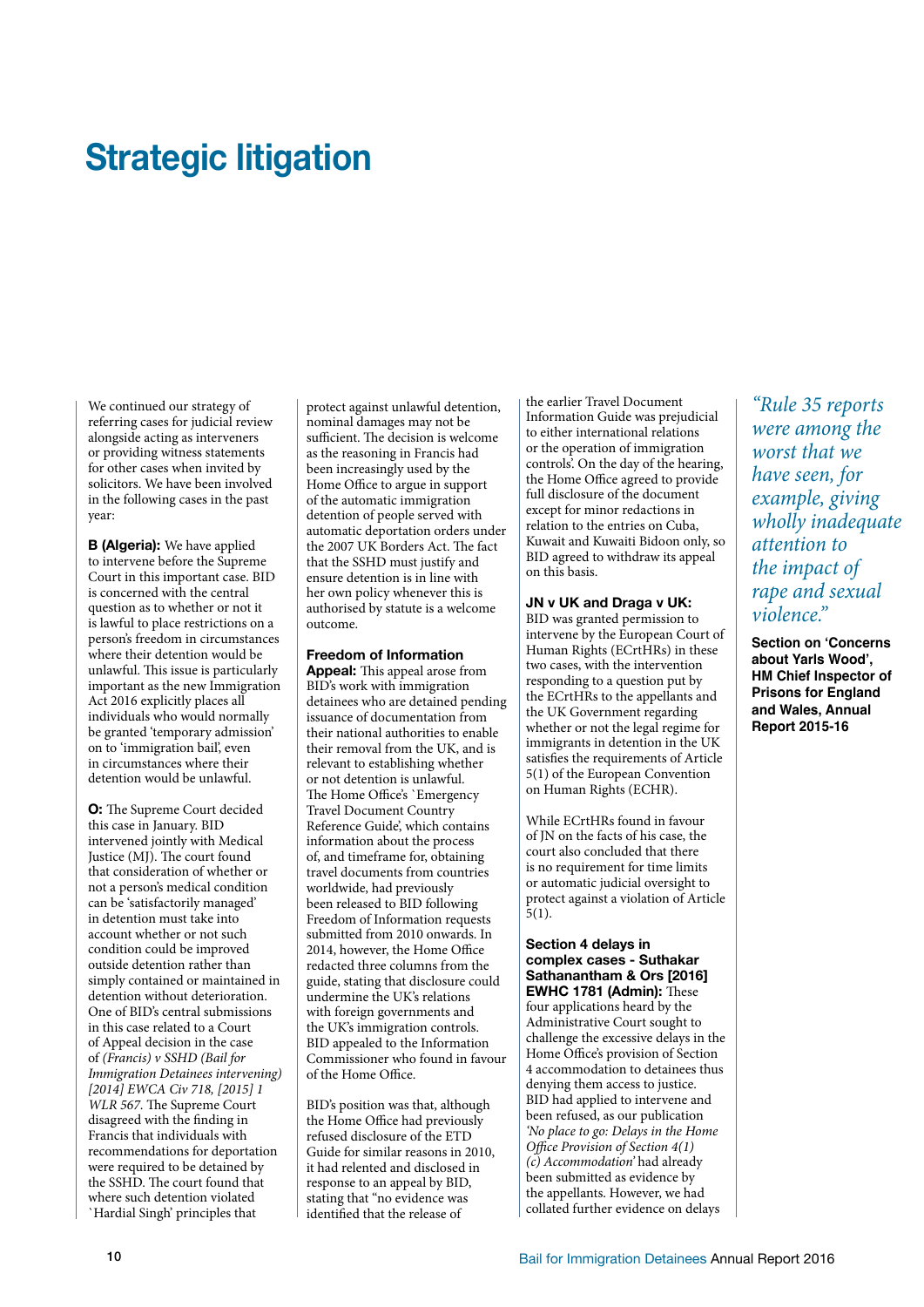### **Research and policy**

during 2015 which showed that the delays had in fact increased since the initial report was published in September 2014. This updated evidence was also then included in a detailed witness statement from BID which was submitted to the court by the claimants.

In his judgment Mr Justice Edis found that, given the importance of safeguarding the right to liberty "lack of resources and administrative necessity do not justify such delays". He said that the evidence provided by BID showed that a bail address "is an essential pre-requisite for a successful application". Without such accommodation "applicants" are detained for very long periods of time when they may be eligible for bail if accommodation had been found".

He rejected the Home Office's argument that delays were due to maladministration and that it was therefore accountable only to the Parliamentary Ombudsman and thus, the court did not have the power to consider the cases. He said: "The court guards its jurisdiction in cases involving liberty jealously. […]". The failure to consider  $S4(1)(c)$ applications "within a reasonable time, or actually, at all" was not maladministration and was plainly reviewable on public law grounds.

He also noted that had the claimants not been in immigration detention but simply subject to license "they would have had to live somewhere while on license". He said: "I am not sure why it suddenly gets so difficult [to find an address] when they are in immigration detention […]" He also recommended that "the failures to the existing system must be addressed" when new arrangements for issuing accommodation are introduced under the Immigration Act 2016.

#### **Barrister involved in the**

**litigation:** *"Thank you for all your help with the Section 4 case. Your evidence was relied on heavily and it significantly contributed to us winning the case…..You guys set this whole thing up and BID's concerns have been vindicated."*

#### **Referrals to and from**

**solicitors:** Developing legal strategies to strengthen potential claims of unlawful detention is an important part of BID's casework. Coordinating steps with solicitors can tip the balance in favour of a client's release from detention. This includes making referrals to solicitors, and accepting referrals for bail applications from solicitors undertaking claims of unlawful detention. In this way we can increase a client's overall chances of gaining release from detention. Over the past year BID referred 16 cases to solicitors for the purpose of investigating and making applications for judicial review, and we accepted 3 referrals from solicitors to make applications for bail as part of a strategic approach to support judicial review proceedings. Of the 19 cases that solicitors have been working on this year 11 were released from detention.

**Research:** The research "Rough Justice" was published at the end of last summer, looking at a collection of BID's clients to assess the impact of the 2013 legal aid cuts on families and children. The report formed the basis of evidence given to parliament's Justice Committee.

The 11th Legal Advice survey was published in the spring. 117 detainees participated. One in four of those spoken to had never had a legal representative while in detention. The findings were published in a new, easy access format using infographics, which proved popular on social media.

Meanwhile, we have embarked on a major research project in partnership with Linklaters LLP (a city law firm). About 30 volunteer lawyers are observing deportation hearings and immigration appeals for us, as a means of assessing the impact that a lack of legal representation has on the fairness of proceedings. The final report is expected to be published by early 2017.

**External work:** In January, BID was invited, with just four other organisations, to attend a meeting with the Council for Europe's Commissioner for Human Rights. A number of issues around immigration were discussed, including detention, the need for a time limit and the practice of holding detainees in prisons. Following the meeting and his visit, the Commissioner published a memo that included comments on the need for a time limit on detention.

Other external work has included submitting evidence to the European Committee for the Prevention of Torture, and to the British Institute for Human Rights' Human Rights Check, as well as speaking at a short film event during Refugee Week.

BID's Twitter reach continues to grow, with followers now reaching almost 5,000 – an increase of more than 800 over the past year. We are averaging approximately 150 likes, mentions and retweets every month. Finally, a Facebook presence has also been established and has already drawn some traffic.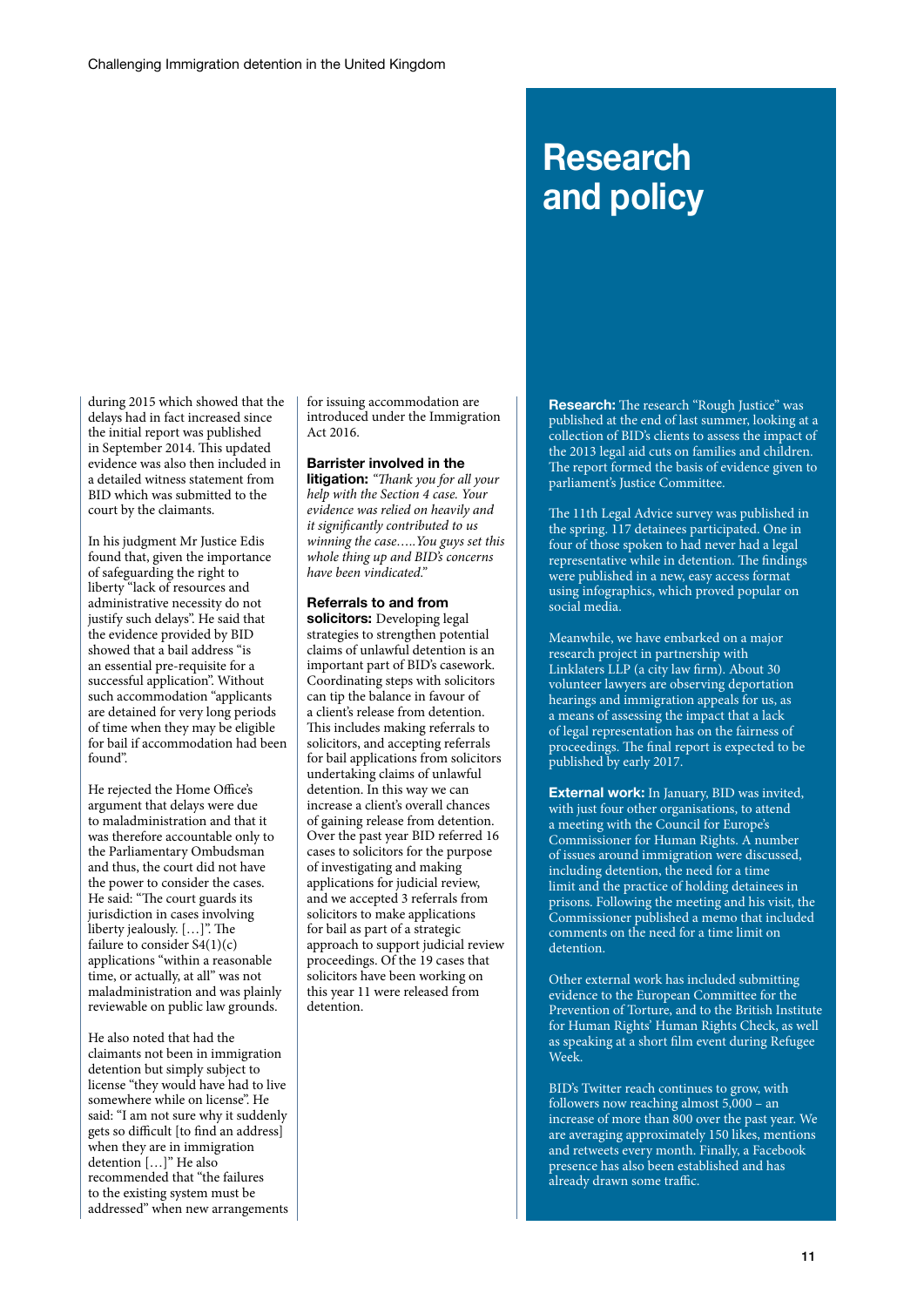### **Research and policy**

#### **Parliamentary work**

The main focus of parliamentary work was the Immigration Bill (now Act) 2016. Eight briefings were prepared for various stages of the Bill's progress through Parliament for both the House of Commons and the House of Lords. In addition to this, written briefings were also prepared on a number of other debates, including on the APPG inquiry into detention and on Legal Aid. As well as written briefings, we attended a number of meetings with Labour and SNP members of the Bill Committee to brief in person on key amendments. This work, along with our work with other NGOs, led to a key compromise amendment, now enacted, that has established the principle of automatic judicial oversight through mandatory bail hearings every four months.

Through the course of the year, we have had direct contact with 16 MPs and Lords, including Stuart McDonald (the SNP Immigration spokesperson), Imran Hussain (Labour's Shadow Minister for International Development), Lords Brown, Salisbury, Wigley, Judd and the Earl of Sandwich. In a number of these cases, the parliamentarian in question has sought further information from us. We have been mentioned or quoted in the chamber and committee a number of times, some examples of which follow:

**Lord Brown of Eaton-under-Heywood:** "…The fact is that those are the vast majority of cases involving prolonged detention. Frankly, that provision emasculates the whole idea of a time limit. None of the previous campaigns or arguments in favour of a

time limit has suggested such a striking restriction on its scope; no such suggestion was advanced in Committee; and no other country has gone down this road. Small wonder that in its briefing on the amendment, the Equality and Human Rights Commission does not support subsection (4); nor does the organisation Bail for Immigration Detainees, to which I spoke for some length on the telephone this morning. It says that, with this restriction, it would regard the amendment as essentially pointless…" (Immigration Bill, Lords report stage)

**Alistair Carmichael:** "…On the lack of a time limit, does he think that inadequate access to legal representation is one of the reasons why people end up in open-ended detention in that way? The briefing supplied to us today by Bail for Immigration Detainees points out that 11% of those detained have never had any legal representation at all."

**Catherine West:** "…For example, a recent [BID] report, "Fractured Childhoods: The separation of families by immigration detention", found that of 200 children separated from 111 parents, 85 were in foster or local authority care during their parents' detention. I know that that is not only detrimental to the children's welfare, but amounts to a significant cost to the public purse. Furthermore, parents were detained for an average of 270 days, which seems excessive. Children described the extreme distress they experienced: losing weight, having nightmares, suffering from insomnia, crying frequently and becoming deeply unhappy. In 92 out of 111 cases, parents were eventually released—with detention having served no purpose. In the light of the issues brought up in the debate, it is clear that there is so much that we could be doing…" (both Commons debate on APPG Immigration Detention report)

**Earl of Sandwich:** "…We forget that many detainees are not isolated individuals but have families in this country. An organisation for which I have the highest regard, Bail for Immigration Detainees, in a report entitled `Rough Justice', recently looked at the cases of 102 parents who had been separated from their children by immigration detention during an 18-month period in 2013-14. They left detention between 1 April 2013 and 30 September 2014. In most cases they were detained pending deportation or removal to countries like Somalia, Iraq and Zimbabwe. Criminal convictions were often triggered by non-violent offences such as theft and false documents. Only half of these parents had current access to a legal representative, most of them to a legal aid solicitor, and 11% had never had access to a legal representative. Some 77% of the detainees who had access had to wait longer than a week to make an appointment, and one in 20 had to wait longer than a month.

**Policy:** BID continues to engage with the Home Office's National Asylum Stakeholders Forum (NASF) and the reformed Strategic Engagement Group (SEG). Direct access to senior government officials through the main NASF group has been replaced by a smaller group engaging on a strategic level, informed by the wider NASF membership. The NASF sub-groups, however, remain intact. BID sits on the Detention and Support subgroups.

*"Staff from support organisations Bail for Immigration Detainees (BID) and Detention Action regularly attended the centre. BID helped detainees make bail applications."* 

**Unannounced inspection of Colnbrook Immigration Removal Centre by HM Chief Inspector of Prisons, May 2016**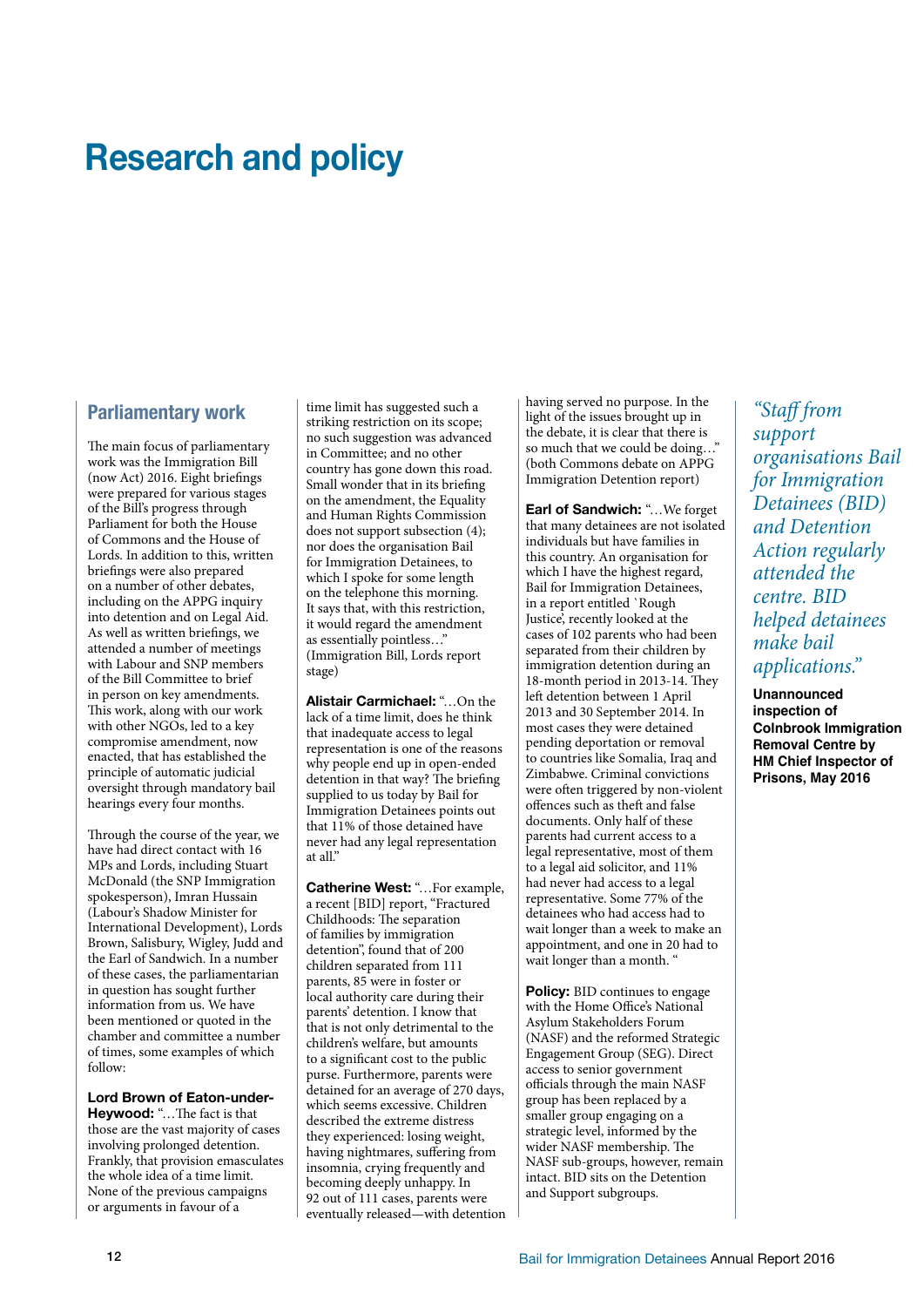### **Statement of Financial Activities**

For the year ended 31 July 2016

#### **SUMMARY INCOME AND EXPENDITURE ACCOUNT**

|                                                                    | <b>Unrestricted</b><br><b>Funds</b><br>£ | <b>Restricted</b><br><b>Funds</b><br>£ | 2016<br>£ | 2015<br>£ |
|--------------------------------------------------------------------|------------------------------------------|----------------------------------------|-----------|-----------|
| <b>Income</b>                                                      |                                          |                                        |           |           |
| Grants and donations                                               | 238,887                                  | 12,500                                 | 251,387   | 227,048   |
| Charitable activities                                              |                                          | 373,100                                | 373,100   | 398,700   |
| Investments                                                        | 2,041                                    |                                        | 2,041     | 4,702     |
| <b>Total</b>                                                       | 240,928                                  | 385,600                                | 626,528   | 630,450   |
| <b>Expenditure</b>                                                 |                                          |                                        |           |           |
| Raising funds                                                      | 31,252                                   | 3,750                                  | 35,002    | 24,134    |
| Charitable activities                                              | 216,041                                  | 381,439                                | 597,480   | 600,073   |
| <b>Total</b>                                                       | 247,293                                  | 385,189                                | 632,482   | 624,207   |
| Net income/(expenditure) and net movement in<br>funds for the year | (6, 365)                                 | 411                                    | (5,954)   | 6,243     |
| Reconciliation of funds<br>Total funds, brought forward            | 180,602                                  | 95,351                                 | 275,953   | 269,710   |
| Total funds, carried forward                                       | 174,237                                  | 95,762                                 | 269,999   | 275,953   |

The statement of imariolal activities includes an gains and to.<br>All income and expenditure derive from continuing activities. The statement of financial activities includes all gains and losses recognised in the year.

#### **BALANCE SHEET AS AT 31 JULY 2016**

|                                                | 2016    |         | 2015    |         |
|------------------------------------------------|---------|---------|---------|---------|
|                                                | £       | £       | £       | £       |
| <b>Fixed assets</b>                            |         |         |         |         |
| Tangible assets                                |         | 23,063  |         | 726     |
| <b>Current assets</b>                          |         |         |         |         |
| <b>Debtors</b>                                 | 22,188  |         | 9,529   |         |
| Cash at bank and in hand                       | 302,295 |         | 316,088 |         |
|                                                | 324,483 |         | 325,617 |         |
| <b>Liabilities</b>                             |         |         |         |         |
| Creditors: amounts falling due within one year | 77,547  |         | 50,390  |         |
|                                                |         |         |         |         |
| <b>Net current assets</b>                      |         | 246,936 |         | 275,227 |
| <b>Net assets</b>                              |         | 269,999 |         | 275,953 |
| <b>Funds of the charity</b>                    |         |         |         |         |
| <b>Restricted funds</b>                        |         | 95,762  |         | 95,351  |
| Designated funds                               |         |         |         | 22,846  |
| General funds                                  |         | 174,237 |         | 157,756 |
| <b>Total charity funds</b>                     |         | 269,999 |         | 275,953 |

annual document quite by the companies for 2000 and are for one diamon to mombole of the company. bunts are prepared in accordance with the special provisions of Part 15 of the Companies Act relating to small companies and constitute the de about the required by the companient ret book and all for photodation to mombole of the company. The trustees have prepared accounts in accordance with section 398 of the Companies Act 2006 and section 138 of the Charities Act 2011. These accounts are prepared in accordance with the special provisions of Part 15 of the Companies Act relating to small companies and constitute the annual accounts required by the Companies Act 2006 and are for circulation to members of the company.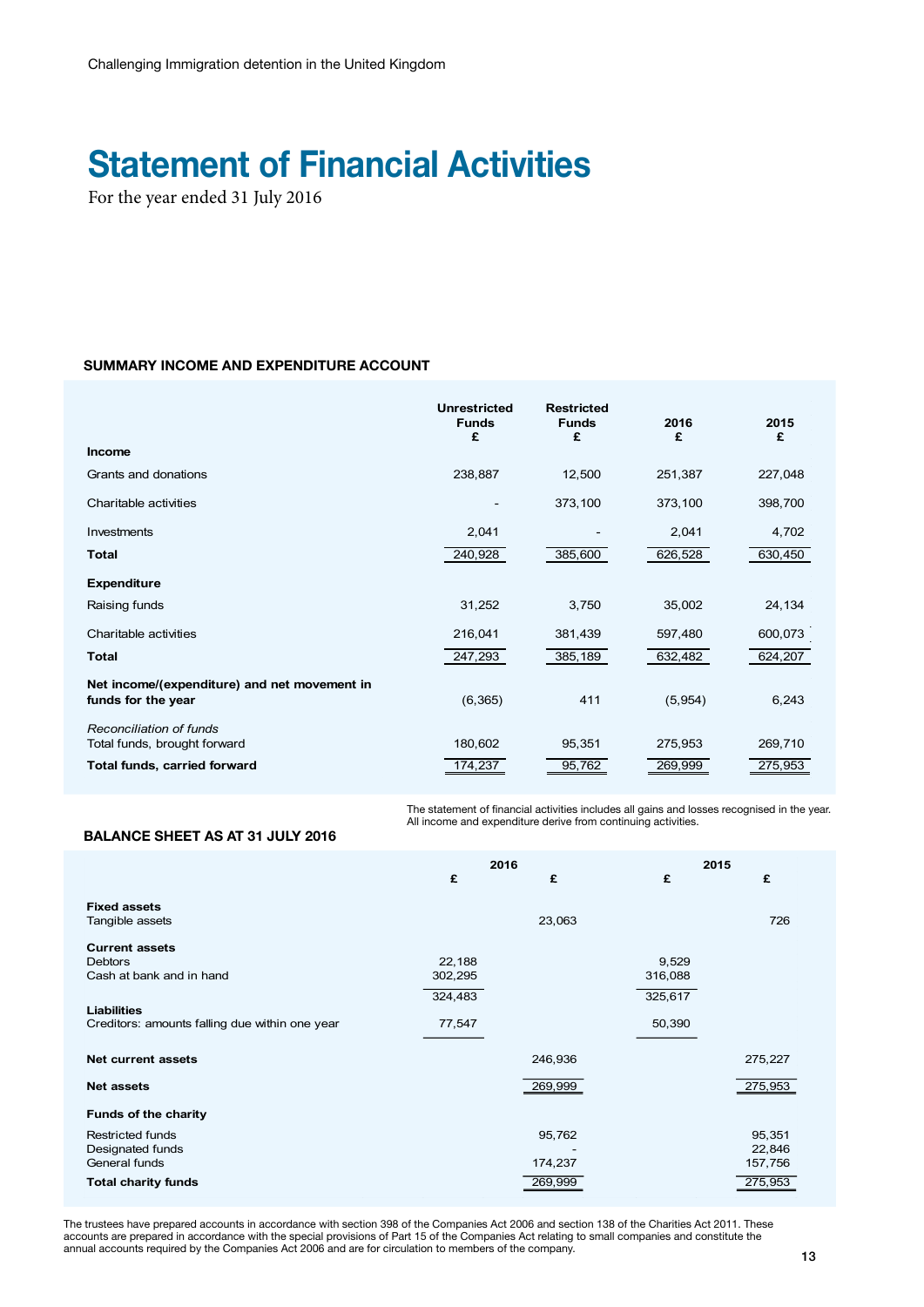**We'd like to extend a huge `thank-you' to all our staff, trustees, volunteers, as well as the barristers, solicitors and funders who have supported our work over the year. Quite simply, we would never have achieved all that we have without them.**

#### **Trustees**

Liz Barratt (Chair), Maggie Pankhurst (Vice-Chair), Claire Sharpe (Treasurer), Chris Tully (resigned 14/10/2015), Katharine Sacks-Jones (resigned 17/08/2016), Ruth Stokes, Saoirse Townshend, Sandeep Katwala, Alastair Livesey, Kezia Tobin (appointed 22/06/2016).

#### **Staff**

Celia Clarke (Director), Christopher Desira (Legal Manager, Right to Liberty, joined 24/05/2016), Ionel Dumitrascu (Legal Manager Casework & Outreach), Matthew Duncan (Legal Manager, Right to Liberty, left 26/05/2016), Elli Free (Legal Manager, Separated Families' Project), John Hopgood, (Policy & Research Manager, joined 17/08/2015), Carmen Kearney (Legal Manager, ADAP), Pierre Makhlouf (Assistant Director), Tom Nunn (Legal Manager, Right to Liberty, joined 01/07/2016), Sille Schroder (Legal Manager, Right to Liberty, left 12/05/2016), Iqvinder Sokhal (Legal Manager, Prisons' Project), Adeline Trude (Research & Policy Manager, left 31/08/2015), Kamal Yasin (Office & Finance Manager).

#### **Volunteers**

Shoaib Khan, Tony Goodfellow, Nasrat Sayyad, Adnan Qadri, Elena Butterfield, Gill Baden, Charles Brown, Fae Vincent, Olivia Burgess, Nazneen Jivraj, Johara Borbey, Ervis Sulce, Betty Schofer, Cyrus Sabourian, Gurpal Cheema, Sherren Smith, Sophie Coker, Sema Ashami, Nina Eichner, Giorgio Migliore, Lawrence Lock, Charalampos Stylogiannis, Hekma Yagoub, Eve Forrester, Rudy Schulkind, Yiannis Voyias, Elizabeth Donnelly , Annahita Moradi, Nicholas Sadeghi, Gamze Sen, Robin Pickard, Susana Costa, Grace Matthews, Patrick Rooney, Elena Livieri, Sara Lodi, Van Ferguson, Ahmed Osman, Clemence Aymon, Feriha Tayfur, Emily White, Robert Webb, Pierre Georget, Navida Quadi, Carla Mirallas Martinez, Sayuri Inman, Nadia Zink, Jonathan Fransmann, Kyla Morris, Araniya Kogulathas, Asya Akram, Serena Gonfiantini, Aditi Jaganathan, Maryam Masalha, Muntaha Nabi, Rachel Bonner, Daniela O'Reilly, Helen Ukbay.

#### **BPP Pro Bono Centre volunteers:**

Feriha Tayfur, William Azuh, Sonabella Harji and Adam Harnischfeger, and special thanks to Shaila Pal.

#### **BID wishes to thank the following barristers' chambers for offering to assist our work pro bono.**

1 Gray's Inn Square; 1 Mitre Court Buildings; 1 Pump Court;10 King's Bench Walk; 11 King's Bench Walk; 1215 Chambers; 15 New Bridge Street; 3 Hare Court Place; 36 Group; 39 Essex Chambers; 39 Park Square North; 4 King's Bench Walk; 6 King's Bench Walk; Blackstone Chambers; Broadway Chambers; Doughty Street Chambers; Field Court; Francis Taylor Building; Garden Court Chambers; Garden Court North; Goldsmith Chambers; Guildhall Chambers; Invictus Chambers; Kenworthy Chambers; Lamb Building; Landmark Chambers; Mansfield Chambers; Matrix Chambers; No. 5 Chambers; No. 8 Chambers; Temple Garden Chambers; Trinity Chambers.

#### **We also wish to thank the following solicitors and their firms for their kind pro bono help and advice:**

- Allen and Overy LLP Andrew Denny, James Neill, Maeve Hanna, Elizabeth Staves, Daniel Grimwood, Peter Tolson
- Bhatt Murphy Solicitors Mark Scott, Jed Pennington, Hamish Arnott, Janet Farrell and Jane Ryan
- Deighton Pierce Glynn Solicitors Connie Sozi, Sue Willman and Louise Whitfield
- Leigh Day Solicitors Jamie Beagent and Waleed Sheikh
- Luqmani Thompson Solicitors Eileen Bye
- Project for the Registration of Children as British Citizens: Solange Valdez
- Public Law Project Jo Hickman and Joe Vester
- Sutovic and Hartigan: Smita Bajaria
- Wilson Solicitors LLP Kay Everett and James Elliott
- University of Law Emma Douglas

**Bail for<br>Bill Immigration**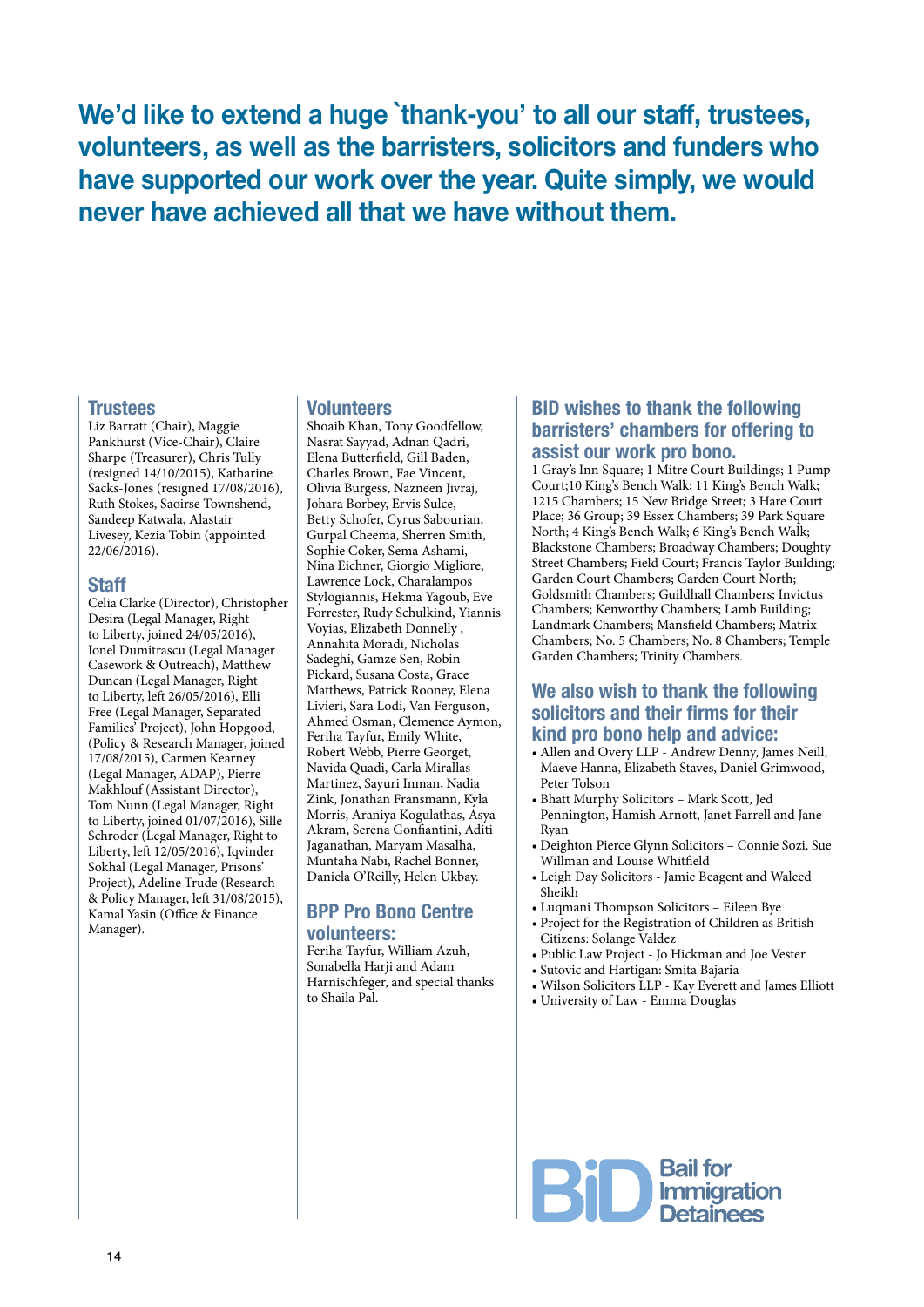**Funders Richer Charitable Trust Unbound Philanthropy Joseph Rowntree Charitable Trust Comic Relief Oak Foundation Trust for London AB Charitable Trust Tudor Trust Esmee Fairbairn Foundation London Legal Support Trust The Law Society Charity Network for Social Change Allen & Overy Foundation The Paristamen CIO Eleanor Rathbone Charitable Trust Evan Cornish Foundation**

**A LEGAL VOICE FOR**  A LEGAL VOIDETAINEES